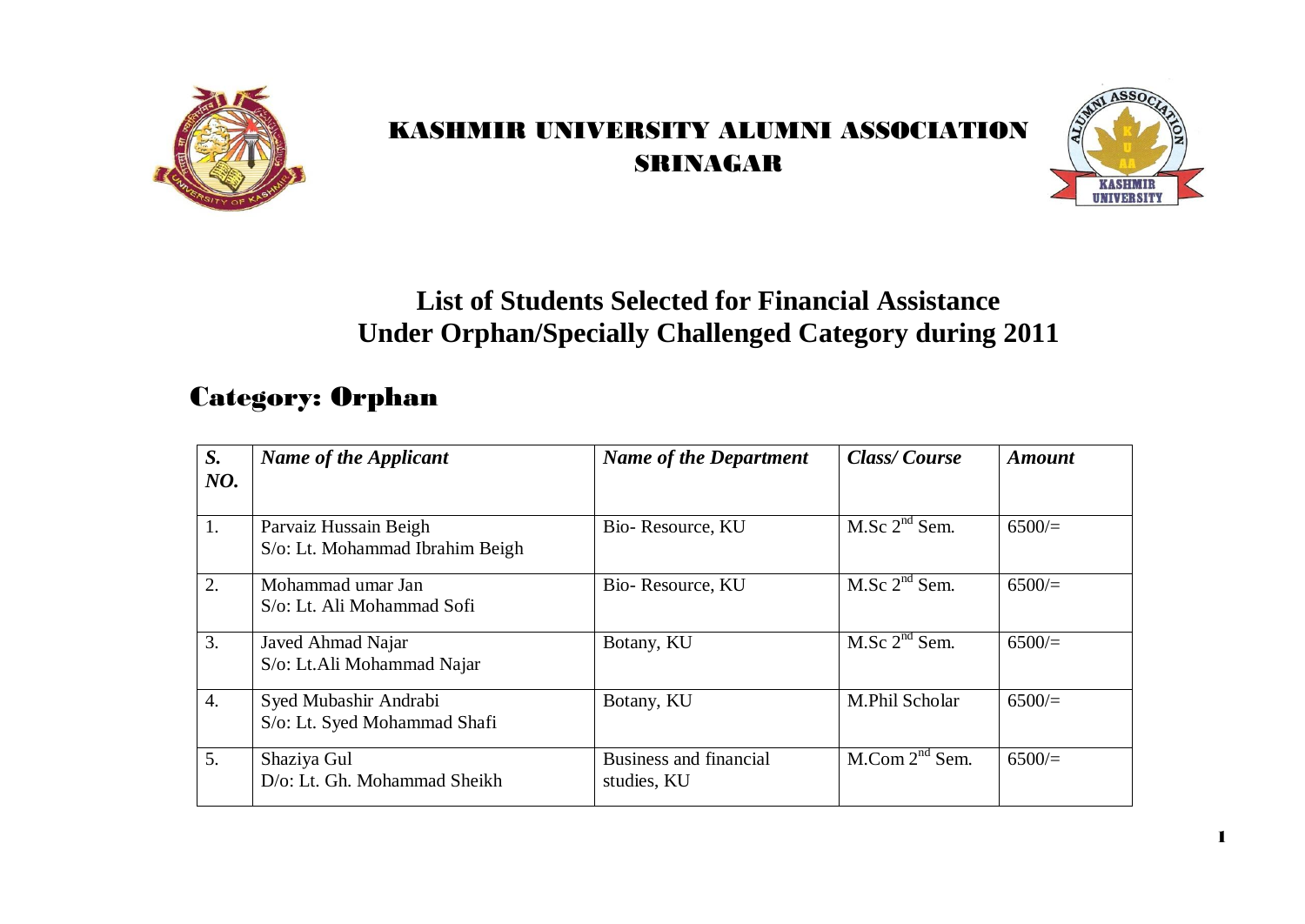| 6.  | Shaik ahmad Sofi<br>S/o: Lt. Ghulam Rasool Sofi          | Computer Science, North<br>Campus | $MCA$ 6 <sup>th</sup> Sem. | 6500/ |
|-----|----------------------------------------------------------|-----------------------------------|----------------------------|-------|
| 7.  | Asif Majeed Bhat<br>S/o; Lt. Abdul Majeed Bhat           | Cilincal Bio- Chemistry, KU       | M.Sc previous<br>year      | 6500/ |
| 8.  | Nahida Mushtaq<br>D/o: Lt. Mushtaq Ah. Rather            | Clinical Bio- Chemistry, KU       | M.Sc 2 <sup>nd</sup> Sem.  | 6500/ |
| 9.  | Khanday Tanveer Akram<br>S/o: Lt. Mohammad Akram Khandey | Chemistry, KU                     | M.Sc. Ist Sem.             | 6500/ |
| 10. | Mubashir yousuf Wani<br>S/o: Mohammad Yousuf Wani        | Economics, KU                     | <b>M.A Previous</b>        | 6500/ |
| 11. | <b>Touseef Ahmad Dar</b><br>S/o: Ghulam Mohammad Dar     | Economics, KU                     | $M.A$ $2nd$ Sem.           | 6500/ |
| 12. | Umar Ajaz Ah. Lone<br>S/o: Lt. Ghulam Mohammad Lone      | Education, KU                     | M.A.4 <sup>th</sup> Sem.   | 6500/ |
| 13. | Tavseefa Naseem<br>D/o: Lt. Ghualm Mohammad Malik        | Education, KU                     | M.Ed                       | 6500/ |
| 14. | <b>Bilques Hamida</b><br>D/o: Lt. Abdul Rehman Tantray   | Education, KU                     | M.A Ist Sem.               | 6500/ |
| 15. | Zahid Ahmad Bhat<br>S/o: Lt. Gull Mohammad Bhat          | Electronics & IT, KU              | M. Sc $2nd$ Sem.           | 6500/ |
| 16. | Raies Ahmad Baba<br>S/o: Lt. Ghulam Rasool Baba          | Geology & Geophysics, KU          | M.Sc 2 <sup>nd</sup> Sem.  | 6500/ |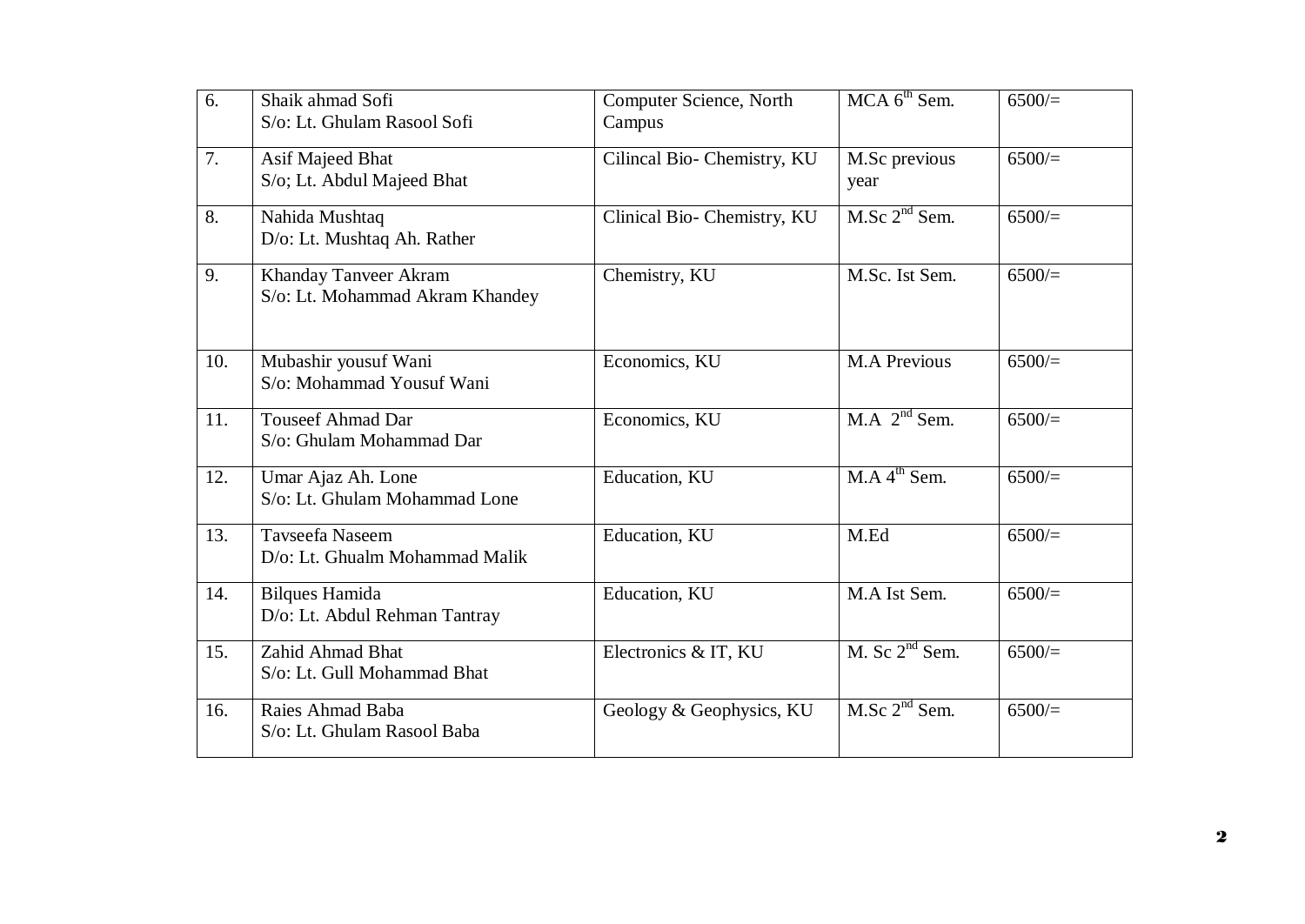| 17. | <b>Bilal Ahmad</b><br>S/o: Lt. Bagou Tiriroo            | History, KU                          | M.A previous                  | 6500/    |
|-----|---------------------------------------------------------|--------------------------------------|-------------------------------|----------|
| 18. | <b>Gulzar Ahmad Shah</b><br>S/o: Lt Abdul Razak Shah    | Kashmiri, KU                         | M. A final                    | 6500/    |
| 19. | Naseer Ud Din Jungal<br>S/o: Lt. Noor Ud Din Jungal     | Law, KU                              | <b>B.ALLBI&amp;II</b><br>Sem. | 6500/    |
| 20. | <b>Irshad Ahmad Bhat</b><br>S/o: Lt. Abdul Khaliq Bhat  | Library & Information<br>Science, KU | MLIS 2 <sup>nd</sup> Sem.     | 6500/    |
| 21. | <b>Irfan Ahmad Hakak</b><br>S/o: Lt. Ghulam Ahmad Hakak | Library & Information<br>Science, KU | MLIS $2nd$ Sem.               | $6500/=$ |
| 22. | Moien Ud Din Ganie<br>S/o: Lt Ghulam Ud Din Ganai       | Library & Information<br>Science, KU | MLIS $2nd$ Sem.               | 6500/    |
| 23. | Humaira Ahad Khateed<br>Lt. Abdul Ahad Khateeb          | Linguistics, KU                      | Ist Sem.                      | 6500/    |
| 24. | Aijaz Ahmad Dar<br>S/o: Lt. Abdul Rahim Dar             | Mathematics, KU                      | M.Sc previous                 | 6500/    |
| 25. | Abdul Rashid Mir<br>S/o: Lt. Assadullah Mir             | Mathematics, KU                      | M.Sc previous                 | 6500/    |
| 26. | Sabeena Qadir<br>D/o: Lt. Ghulam Qadir                  | Psychology, KU                       | M.A Ist Sem.                  | 6500/    |
| 27. | Sozia Rehman Rather<br>D/o: Lt. Abdul Rehman Bhat       | Psychology, KU                       | M.A.2 <sup>nd</sup> Sem.      | 6500/    |
| 28. | Akeel Ul Rehman<br>S/o: Lt. Feroz Ud Din Khan           | Sociology & Social Work,<br>KU       | MA 4 <sup>th</sup> Sem.       | 6500/    |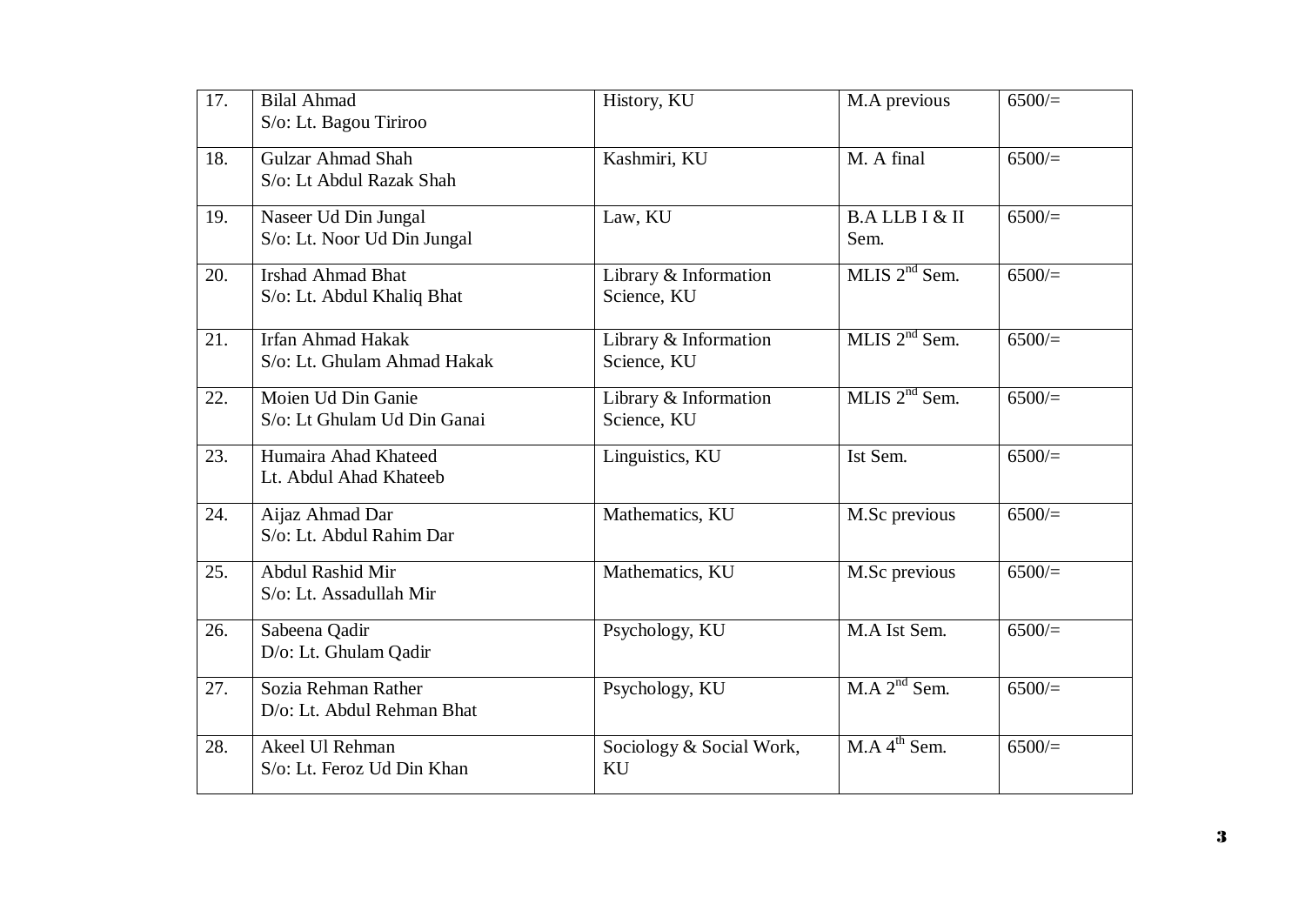| 29. | Romi Bhat<br>D/o: Lt. Ali Mohammad Bhat                    | S.H. Institute of Islamic<br>studies, KU | M. $A$ $2nd$ Sem.             | 6500/    |
|-----|------------------------------------------------------------|------------------------------------------|-------------------------------|----------|
| 30. | <b>Tanveer Ahmad Bhat</b><br>S/o: Lt. Mohammad Yousuf Bhat | Statistics, KU                           | M. A $2nd$ Sem.               | 6500/    |
| 31. | <b>Waseem Ahmad Bhat</b><br>S/o: Lt. Mohammad Yousuf Bhat  | Govt. Amar Singh College                 | Ist Year                      | 6500/    |
| 32. | John Mohammad Najar<br>S/o: Lt. Ali Mohammad Najar         | Govt Boys Degree College,<br>Anantnag    | <b>B.A</b> final Year         | 6500/    |
| 33. | <b>Tasaduq Ahmad Bhat</b><br>S/o: Lt. Assadullah Bhat      | Govt. Degree College,<br>Bemina          | B. Com 2 <sup>nd</sup> year   | 6500/    |
| 34. | Akhter Jabeen<br>D/o: Lt. Mohammad Abdullah Malik          | Govt. Degree College,<br>Bemina          | <b>B.A</b> final Year         | 6500/    |
| 35. | Zakir Hussain<br>S/o: Lt. Nazir Ahmad Awan                 | Govt. Degree College,<br>Bemina          | <b>B.A Ist Year</b>           | $6500 =$ |
| 36. | Abbas Hussain Khan<br>S/o: Lt. Ghulam Rasool Khan          | Govt. Degree College,<br>Bemina          | <b>B.A Ist Year</b>           | 6500/    |
| 37. | IshtiyaqAhmad Bhat<br>S/o:Lt. Ghulam Hassan Bhat           | Govt. Degree College,<br>Ganderbal       | B.A.3 <sup>rd</sup> Year      | 6500/    |
| 38. | Saleema Akhter<br>D/o: Ghulam Nabi Kundoo                  | Govt. Degree College,<br>Ganderbal       | B.A 2 <sup>nd</sup> Year      | 6500/    |
| 39. | <b>Falak Rashid</b><br>D/o: Lt. Ab. Rashid Farooqi         | Islamia College Of Science &<br>Commerce | $B_{\cdot}$ Com $2^{nd}$ Year | 6500/    |
| 40. | Rahil<br>S/o:Lt. Ghulam Qadir Khar                         | Islamia College Of Science &<br>Commerce | <b>B.Com Ist Year</b>         | 6500/    |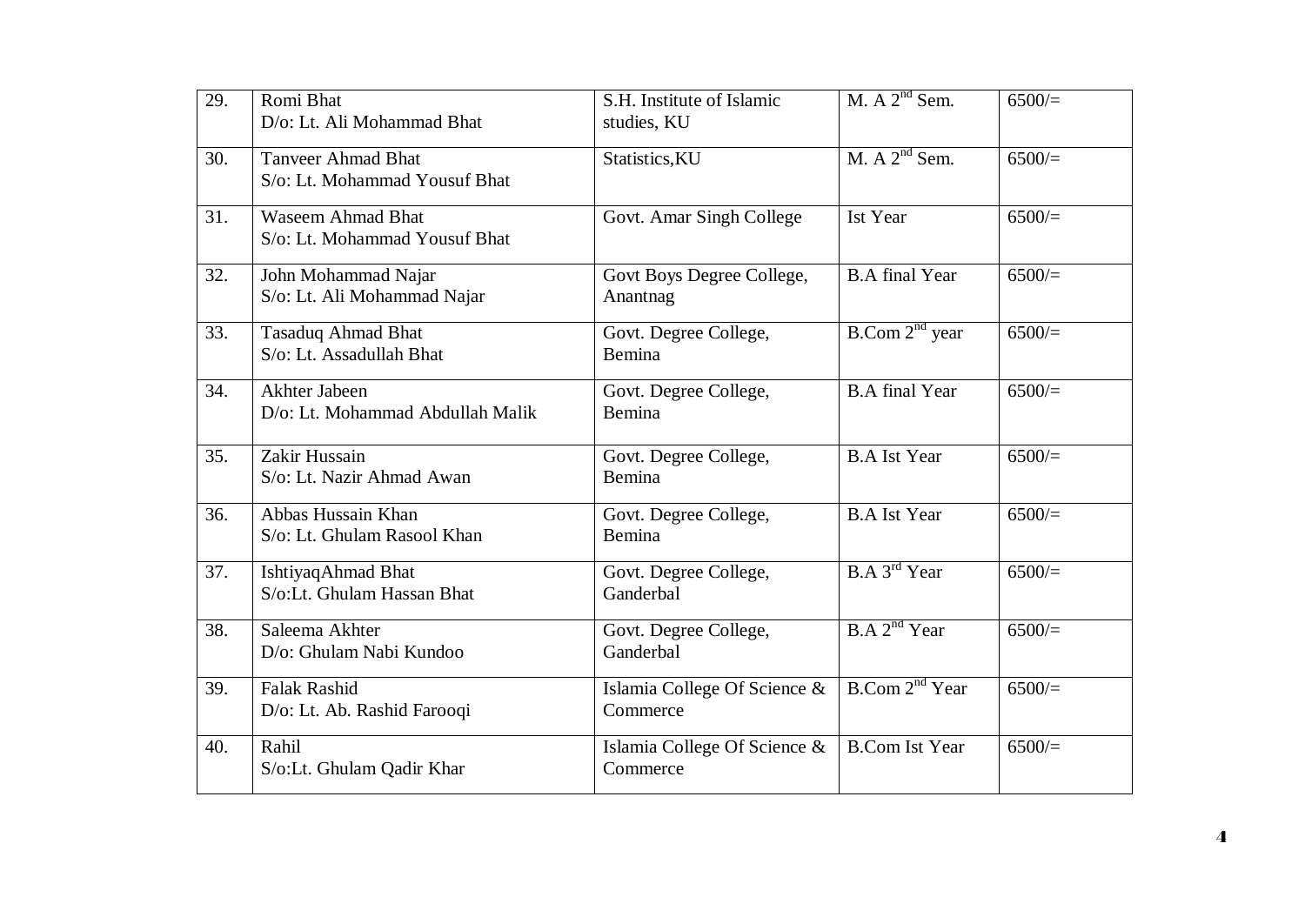| 41. | Ekleem Jan<br>D/o: Lt. Ali Mohammad Misger               | Islamia College Of Science &<br>Commerce                 | <b>B.Sc</b> ist year        | 6500/    |
|-----|----------------------------------------------------------|----------------------------------------------------------|-----------------------------|----------|
| 42. | Hardeep Singh Bali<br>S/o: Lt. S. Nanak Singh Bali       | Iqbal Institute Of Technology<br>& Management, Hyderpora | BCA 2 <sup>nd</sup> Year    | $6500 =$ |
| 43. | <b>Bilal Ahmad Sheikh</b><br>S/o: Lt. ab. Qadoos Sheikh  | Govt. Degree College, Kelam<br>Kulgam                    | Ist year                    | 6500/    |
| 44. | Tabish<br>D/o: Lt. Peer Mumtaz Qadir                     | Govt. Degree College for<br>Women, Nawakadal             | B. Com 2 <sup>nd</sup> year | 6500/    |
| 45. | Saima Rasool<br>D/o: Lt. Ghulam Rasool Rather            | Govt. Degree College for<br>Women, Nawakadal             | <b>B.A Ist Year</b>         | 6500/    |
| 46. | Adnan Qadir<br>S/o:Lt. Ghulam Qadir Bhat                 | Govt. S.P College, Sgr                                   | <b>B.Sc Ist Year</b>        | 6500/    |
| 47. | Mubashir Ahmad Lone<br>S/o: Lt. Mubarak Ahmad Lone       | Govt. S.P College, Sgr                                   | Ist year                    | 6500/    |
| 48. | <b>Shakir Ahmad Bhat</b><br>S/o: Lt. Mohammad Ayoub Bhat | Govt. S.P College, Sgr                                   | $B.$ Sc $2nd$ Year          | 6500/    |
| 49. | Refat Ara<br>D/o: Lt. Ghulam Mohammad Mir                | Govt. Women's College,<br>Pulwama                        | $3rd$ Year                  | 6500/    |
| 50. | Irm Jan<br>D/o: Lt. Mohammad Amin                        | Kashmir College of<br>Education,<br>Sopore               | <b>B.Ed</b>                 | 6500/    |
| 51. | Rais-ul-Nisa<br>D/o: Lt. Ghulam<br>Mohammad War          | Kashmir Paradise College of<br>Education, Pattan         | <b>B.Ed</b>                 | 6500/    |
| 52. | Amina Mantoo<br>D/o: Lt. Aftab Ahmad Mantoo              | Kashmir Paradise College of<br><b>Education, Pattan</b>  | <b>B.Ed</b>                 | 6500/    |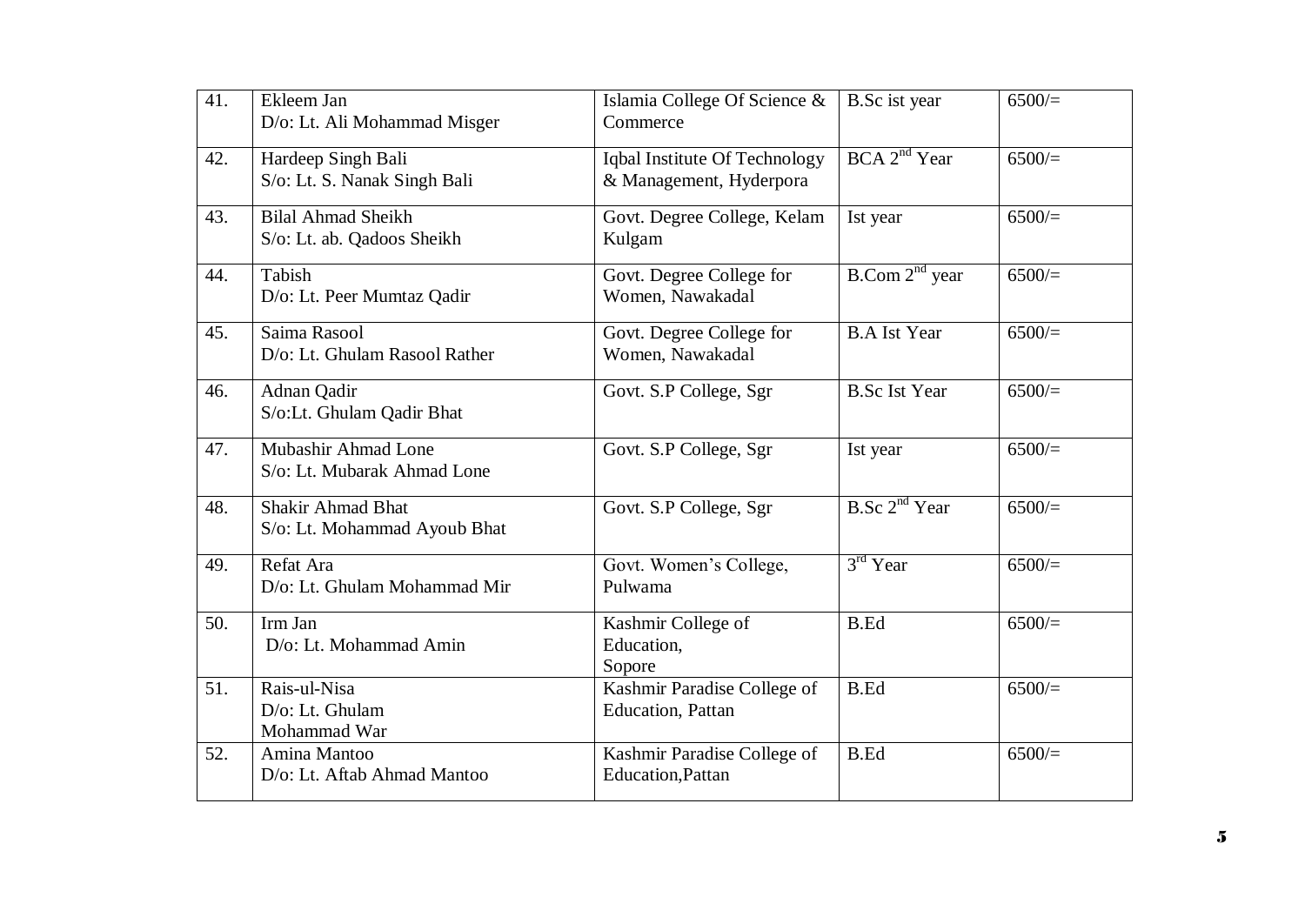| 53. | Yasmeena Akhtar<br>D/o: Lt. Mohammad<br>Ashraf Kumar          | Lake City College of<br><b>Education</b> , Aharbal | <b>B.Ed</b> | 6500/ |
|-----|---------------------------------------------------------------|----------------------------------------------------|-------------|-------|
| 54. | Sohail jan Moti<br>S/o: Lt. Mohammad Asgar Moti               | Lake City College of<br>Education, Aharbal         | <b>B.Ed</b> | 6500/ |
| 55. | Sartaj Yaseen<br>$S$ /o: Lt.<br>Mohammad yaseen Najar         | Govt.College of Education<br>M.A.Road,<br>Srinagar | <b>B.Ed</b> | 6500/ |
| 56. | Mohammad Shafi Khan<br>S/o: Lt, Mohammad<br>Ramzan Khan       | Govt.College of Education<br>M.A.Road,<br>Srinagar | M.Ed        | 6500/ |
| 57. | Nighat Shah<br>D/o: Lt. Ghulam Nabi Shah                      | Govt. Degree College, M. A<br>Road                 | Final year  | 6500/ |
| 58. | Irfana Sultan<br>D/o: Lt, Mohammad Sultan Shigan              | N.R.College Walden House,<br>Srinagar.             | <b>B.Ed</b> | 6500/ |
| 59. | Roheela Nabi<br>D/o:Lt. Ghulam Nabi Shiekh                    | S.K.M.College,<br>Newa Pulwama                     | <b>B.Ed</b> | 6500/ |
| 60. | Arifat jan<br>D/o: Lt. Abdul Ahad Dar                         | Shadab College of Education,<br>Mallabagh Sgr.     | <b>B.Ed</b> | 6500/ |
| 61. | <b>Bashir Ahmad Malik</b><br>S/o: Lt. Mohammad Abdullah Malik | T.K. College of Education,<br>Srinagar             | <b>B.Ed</b> | 6500/ |
| 62. | Yasmeena Akhter<br>D/o: Lt. Ghulam Mohammad Mir               | Govt. Degree College,<br>Pulwama                   | $2nd$ year  | 6500/ |
| 63. | Tasaduq Ahmad Mir<br>S/o: Lt. Ghulam Mohammad Mir             | Govt. Polytechnic College,<br>Leh                  | $3rd$ Year  | 6500/ |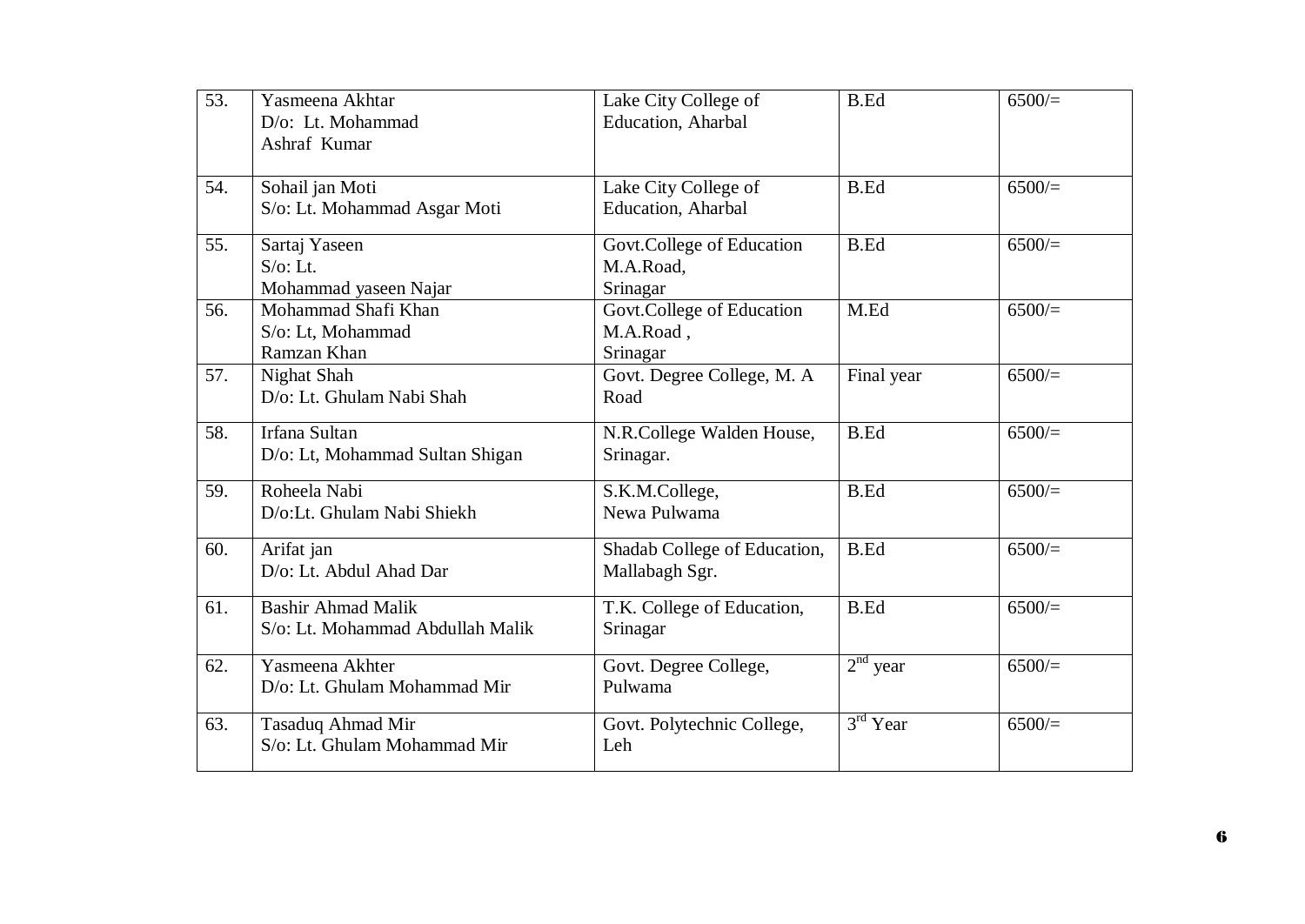## Category: Physically Challenged

| S.<br>NO.        | <b>Name of the Applicant</b>                           | <b>Name of the Department</b>                | <b>Class/Course</b>                  | <b>Amount</b> |
|------------------|--------------------------------------------------------|----------------------------------------------|--------------------------------------|---------------|
|                  |                                                        |                                              |                                      |               |
| 1.               | Zahoor Ahmad Shah Pirzada<br>S/o: Mohammad Yaseen Shah | Arabic, KU                                   | M.A previous                         | 6500/         |
| 2.               | Pir Mohammad Iqbal<br>S/o: Pir Abdul Gani              | Arabic, KU                                   | M.A 4 <sup>th</sup> Sem.             | 6500/         |
| 3.               | Muneer Ahmad Pirzada<br>Mohammad Abdullah Pirzada      | Arabic, KU                                   | M.A previous                         | 6500/         |
| $\overline{4}$ . | Tabinda Altaf<br>D/o: Altaf Ahamd Moon                 | Botany, KU                                   | M.Sc 4 <sup>th</sup> Sem             | 6500/         |
| 5.               | <b>Asif Shabir</b><br>S/o: Gh. Mohi ud Din             | Business and financial Studies,<br>KU        | $M_{\cdot}$ Com 4 <sup>th</sup> Sem. | 6500/         |
| 6.               | <b>Mudasir Ahmad Lone</b><br>S/o: Mohammad Yousuf Lone | <b>Business and Financial Studies,</b><br>KU | $M_{\cdot}$ Com $2^{nd}$ Sem.        | 6500/         |
| 7.               | Rashid Rasool Bakkal<br>S/o: Lt. Gulam Rasool Bakkal   | Cilincal Bio- Chemistry, KU                  | M.Sc 2 <sup>nd</sup> Sem.            | 6500/         |
| 8.               | Rafeeq Ahmad Shah<br>S/o: Peer Abdul Gani Shah         | Education, KU                                | M.A.4 <sup>th</sup> Sem.             | 6500/         |
| 9.               | Ashaq Hussain Dar<br>S/o: Lt. Mohammad Dar             | English, KU                                  | $M.A$ $2nd$ Sem.                     | 6500/         |
| 10.              | Mudasir Ahmad<br>S/o: Abdul Rehman                     | Geography, KU                                | M.A 4 <sup>th</sup> Sem.             | 6500/         |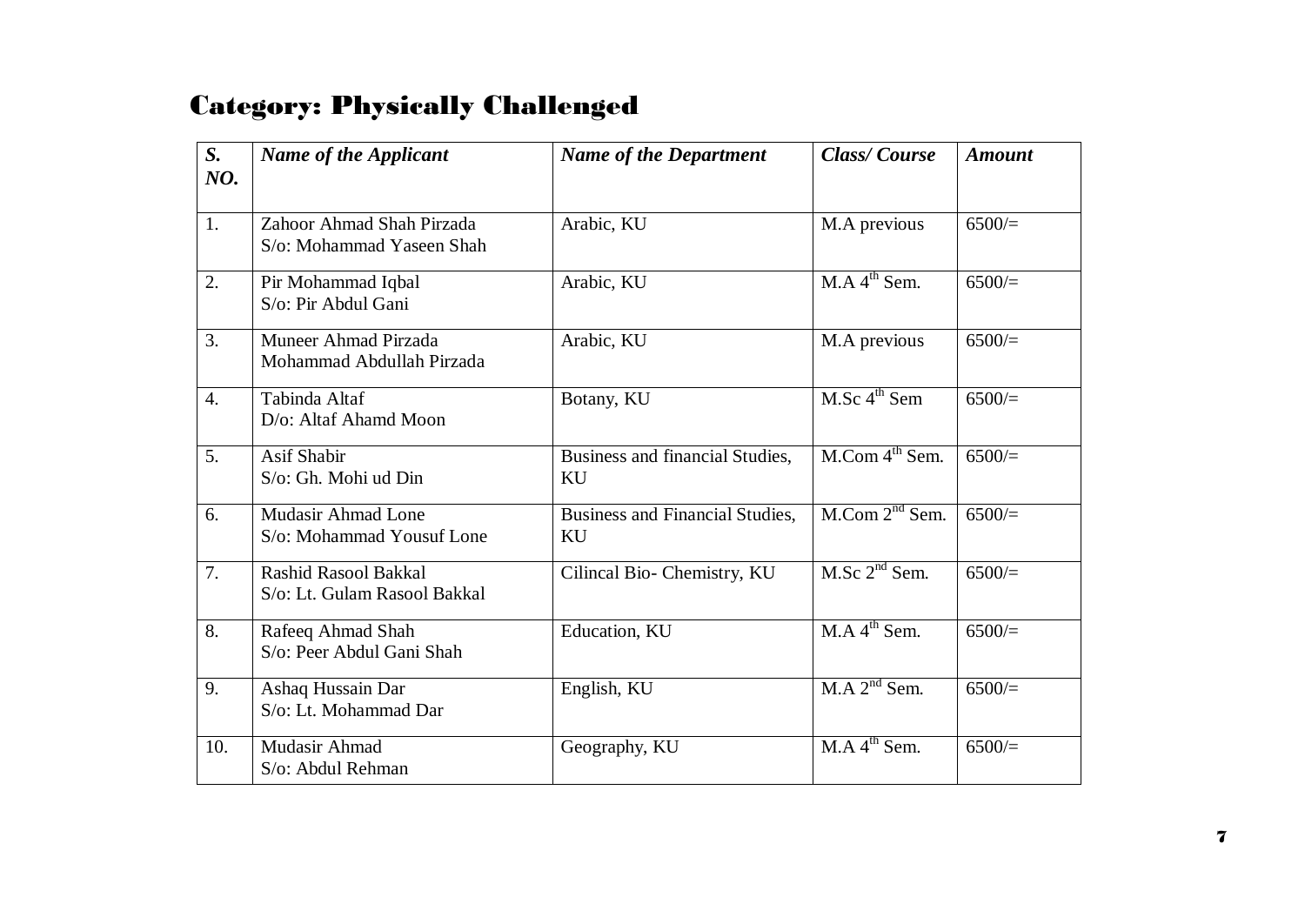| 11. | <b>Irshad Ahmad Thokar</b><br><b>Abdul Razak Thokar</b>    | Geography, KU                            | M.A 4 <sup>th</sup> Sem. | 6500/ |
|-----|------------------------------------------------------------|------------------------------------------|--------------------------|-------|
| 12. | <b>Mohammad Rouf Bhat</b><br>S/o: Lt. Habibullah Bhat      | History, KU                              | M.A Final                | 6500/ |
| 13. | Showkat Ahmad Dar<br>S/o: Abdul Gani Dar                   | History, KU                              | $M.A$ $2nd$ Sem.         | 6500/ |
| 14. | Rukhshanda Anjum Shah<br>D/o: Ghulam Mohammad Shah         | Law, KU                                  | LLB $6^{th}$ Sem.        | 6500/ |
| 15. | Mohammad Arif Bhat<br>S/o: Habib Ullah Bhat                | Law, KU                                  | LLB $3^{\text{rd}}$ Sem. | 6500/ |
| 16. | Mudasir Ahmad Pala<br>S/o: Ghulam Nabi Pala                | Political Science, KU                    | M. A previous            | 6500/ |
| 17. | Showkat Ahmad<br>S/o: Mohammad Sultan Dar                  | Political Science, KU                    | M. A Final               | 6500/ |
| 18. | <b>Firdous Ahmad Ganaie</b><br>S/o: Mohammad Sultan Ganaie | Sociology & Social Work, KU              | $M.A$ $2nd$ Sem.         | 6500/ |
| 19. | Wakeel Ahmad Dangroo<br>S/o: Ghulam Mohammad Dangroo       | S.H. Institute of Islamic studies,<br>KU | M. A Final               | 6500/ |
| 20. | <b>Bilal Ahmad Dar</b><br>S/o: Lt. Ab. Rehman Dar          | <b>Education, South Campus</b>           | M.A 4 <sup>th</sup> Sem. | 6500/ |
| 21. | Mushtaq Ahmad Mir<br>S/o: Wali Mohammad Mir                | Urdu, KU                                 | M.A final                | 6500/ |
| 22. | Javeed Ahmad Hajam<br>S/o: Bashir Ahmad Hajam              | Gandhi Memorial College, Sgr             | B.A 2 <sup>nd</sup> Year | 6500/ |